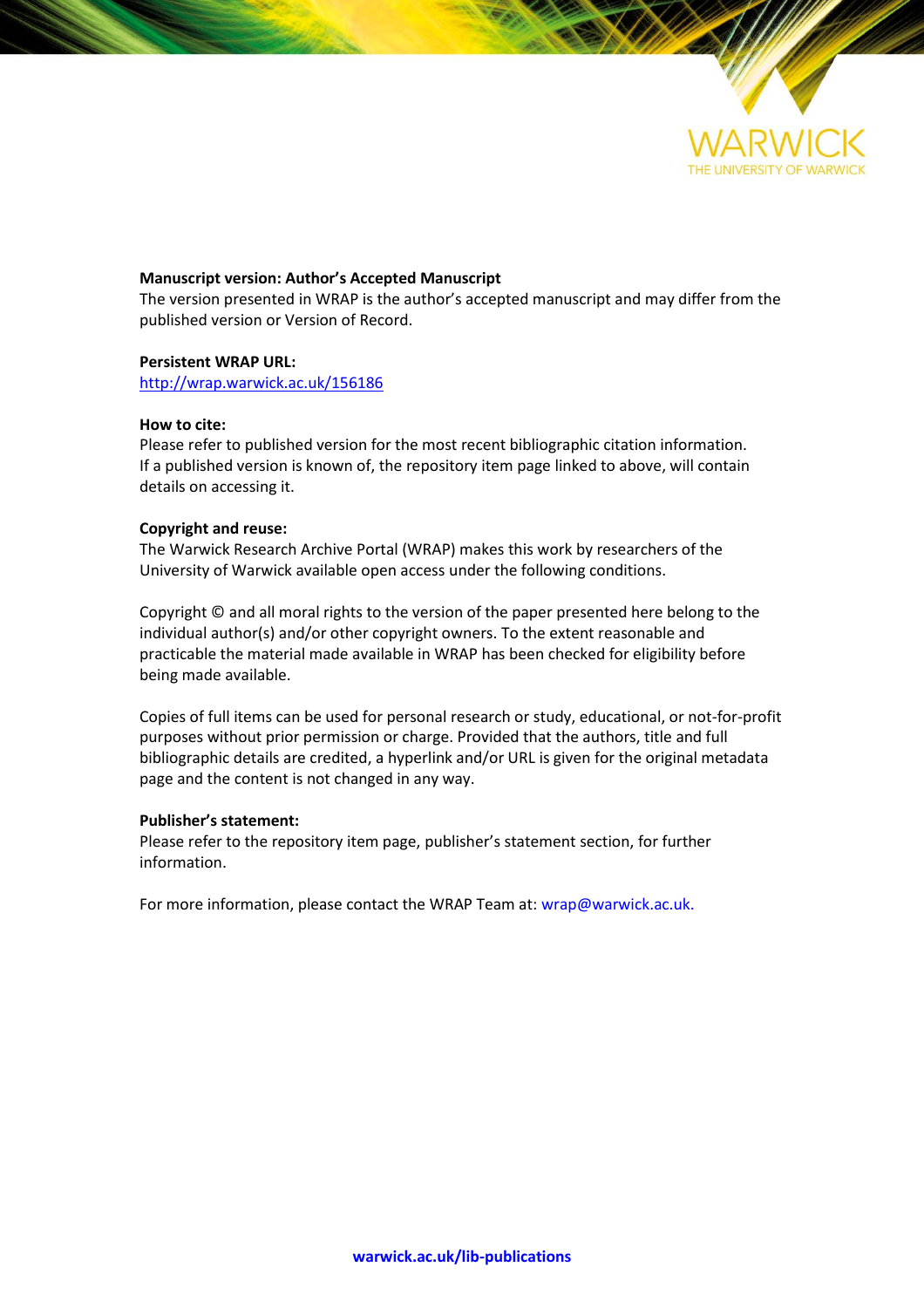

# **A new stochastic framework for ship capsizing**

Manuela L. Bujorianu,

*Maritime Safety Research Centre, University of Strathclyde, UK*, [Luminita.Bujorianu@strath.ac.uk](mailto:luminita.bujorianu@strath.ac.uk)

Robert S. MacKay, *Mathematics Institute, University of Warwick, UK*, [R.S.MacKay@warwick.ac.uk](mailto:r.s.mackay@warwick.ac.uk)

Tobias Grafke, *Mathematics Institute, University of Warwick, UK*, [T.Grafke@warwick.ac.uk](mailto:T.Grafke@warwick.ac.uk)

Shibabrat Naik, *School of Mathematics, University of Bristol, UK*, [S.Naik@bristol.ac.uk](mailto:S.Naik@bristol.ac.uk)

Evangelos Boulougouris, *Maritime Safety Research Centre, University of Strathclyde, UK*, [Evangelos.Boulougouris@strath.ac.uk](mailto:Evangelos.Boulougouris@strath.ac.uk)

## **ABSTRACT**

We present a new stochastic framework for studying ship capsize. It is a synthesis of two strands of transition state theory. The first is an extension of deterministic transition state theory to dissipative non-autonomous systems, together with a probability distribution over the forcing functions. The second is stochastic reachability and large deviation theory for transition paths in Markovian systems. In future work we aim to bring these together to make a tool for predicting capsize rate in different stochastic sea states, suggesting control strategies and improving designs.

**Keywords:** *Transition State Theory, Transition Path Theory, Flux-over-saddle, Markov Models, Stochastic Reachability, Capsize Probability, Large Deviations.*

## **1. INTRODUCTION**

A new stochastic framework for studying ship capsize is presented for a general class of sea states exceeding mere regular waves. It has two strands, both starting from transition state theory [\(Truhlar](#page-7-0) [et al.,](#page-7-0) [1996;](#page-7-0) [Waalkens et al.,](#page-7-1) [2008\)](#page-7-1) (in which we include transition path theory [\(Vanden-Eijnden,](#page-7-2) [2006\)](#page-7-2)). The common outcomes are survivability probabilities [\(Long et al.,](#page-7-3) [2010\)](#page-7-3), the probability rate for capsize and the most likely paths to capsize.

The first strand is a formulation of capsize for given forces and moments as functions of time and state, leading from given initial condition to a deterministic time to capsize (infinite if no cap-

size) and hence from a probability distribution on initial conditions to a distribution of times to capsize. This is based on a proposed extension of the "flux over a saddle" paradigm [\(Mackay,](#page-7-4) [1990\)](#page-7-4) to include dissipation and non-autonomous forcing. To take into account uncertainty about the forcing, we consider probability distributions over forcing functions (together with initial conditions) and aim to deduce the survivability probability, the probability rate for capsize as a function of time, and the most likely paths to capsize.

The second strand is stochastic reachability theory [\(Bujorianu,](#page-7-5) [2012\)](#page-7-5) and large deviation theory [\(Dembo and Zeitouni,](#page-7-6) [2010\)](#page-7-6) for transitions of Markovian processes in continuous state-space. Defining unsafe regions to be avoided in state space, we can formally write down the probabil-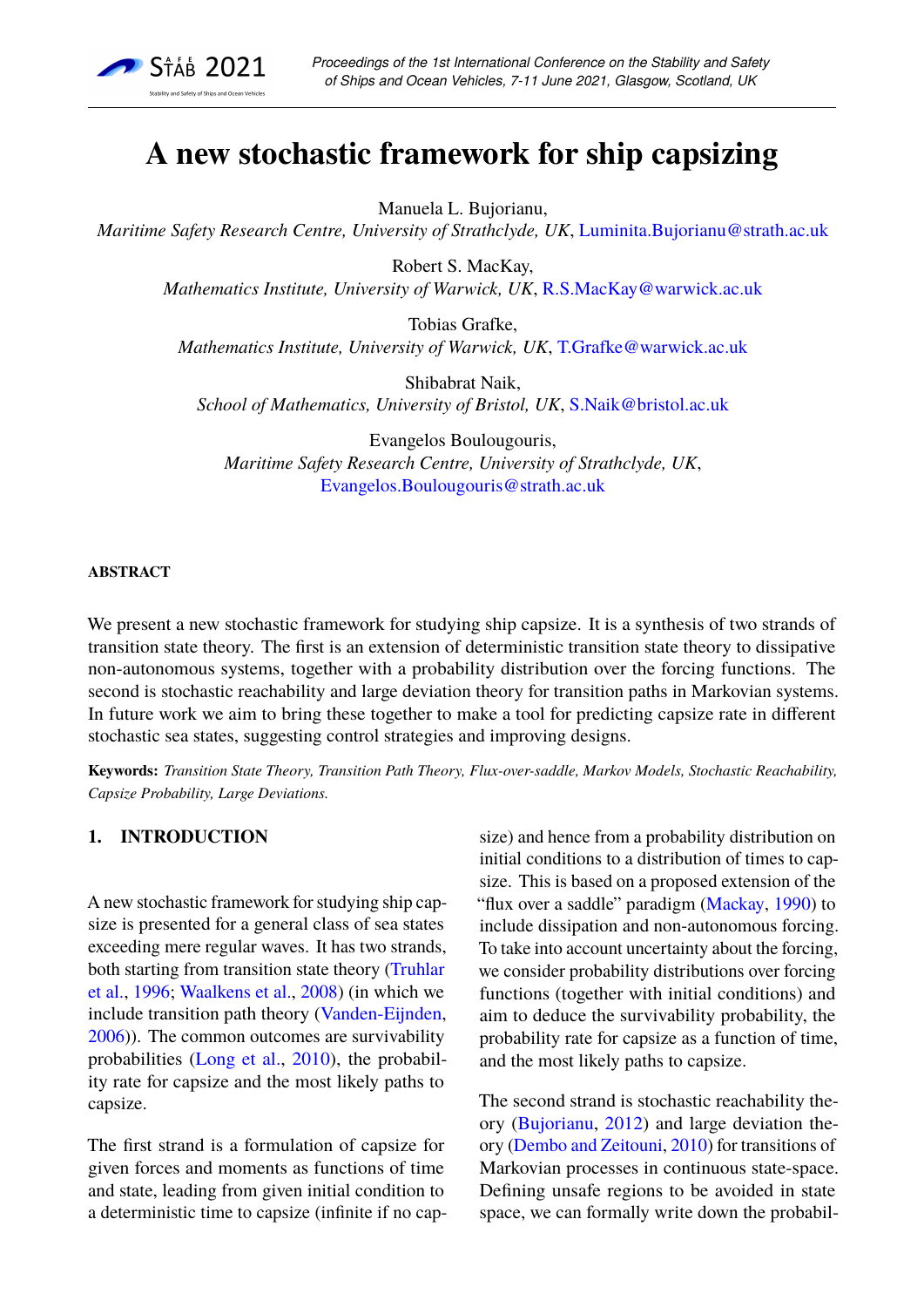

ity of observing trajectories that start at normal conditions and reach an unsafe set. We compute this probability asymptotically in various limits via large deviation theory to avoid inefficient sampling problems. This allows us to efficiently explore stochastic capsize events and obtain the probability rate for capsize per unit time (the reachability from stochastic reachability), the survivability probability (the viability from stochastic reachability) and the most likely path to capsize (the large deviation minimiser).

An important strand that we do not address here is how to pass from a given incident field of wave, wind and current to the resulting forces and moment on the ship. Another is how to formulate safety conditions for the operation or design of a ship, because that would depend on the above mapping. Another is the formulation of control strategies for a ship's captain to avoid capsize, such as change of speed or course.

We contrast our framework with previous approaches, represented for example by [\(Umeda](#page-7-7) [et al.,](#page-7-7) [1995;](#page-7-7) [Thompson,](#page-7-8) [1997;](#page-7-8) [McCue,](#page-7-9) [2011;](#page-7-9) [Almeida Santos Neves et al.,](#page-6-0) [2011;](#page-6-0) [Fossen and](#page-7-10) [Nijmeijer,](#page-7-10) [2011\)](#page-7-10). One is the study of response to periodic forcing, including the resulting bifurcations between attractors, e.g. [\(Spyrou,](#page-7-11) [1996\)](#page-7-11); this gives very useful insights but real-world forcing is not periodic. Periodic forcing has been combined with white noise [\(Lin and Yim,](#page-7-12) [1995;](#page-7-12) [Jamnong](#page-7-13)[pipatkul et al.,](#page-7-13) [2011\)](#page-7-13) but this is still a limited perspective. Rough seas are typically modelled as a train of random waves from some probability distribution and hence capsize in rough sea requires inclusion of more general stochastic processes [\(Perez,](#page-7-14) [2006\)](#page-7-14). Statistical approaches include extreme value theory [\(Leadbetter et al.,](#page-7-15) [2012;](#page-7-15) [Belenky, Glotzer, Pipiras and Sapsis,](#page-6-1) [2019\)](#page-6-1), where a universal form is derived for extreme values from various types of stochastic process, but the known results require quite strong hypotheses and the approach to the asymptotic regime can be very slow.

Here is the structure of the paper. We begin with a rapid statement about our ship models in section [2.](#page-2-0) In section [3](#page-2-1) we explain the flux over

a saddle paradigm and its adaptation here. Then we summarise the use of stochastic reachability theory and large deviation theory in section [4.](#page-4-0) We bring these two strands together into a synthesis in section [5](#page-6-2) and conclude in section [6.](#page-6-3)

## <span id="page-2-0"></span>**2. SHIP MODELS**



<span id="page-2-2"></span>Figure 1: Degrees of freedom for ship motion.

Following standard practice [\(Belenky, Spyrou,](#page-6-4) [Walree, Neves and Umeda,](#page-6-4) [2019;](#page-6-4) [Lu et al.,](#page-7-16) [2020\)](#page-7-16), we consider a ship as a rigid body with six degrees of freedom: roll, pitch, yaw, heave, surge and sway, subject to external forces and moments, as sketched in Fig. [1.](#page-2-2) Each degree of freedom consists of a configuration variable and a velocity or momentum. The ship has an associated  $6 \times$ 6 inertia matrix, giving the kinetic energy as a function of the state of the ship (including added mass effects for the surrounding fluid). In addition, we use phenomenological damping forces and moments. The result is a coupled system of 6 second-order differential equations, or equivalently of 12 first-order equations.

# <span id="page-2-1"></span>**3. FLUX OVER A SADDLE**

Just as a continental divide separates points from which water flows to different oceans, and it consists in a set of points whose gradient trajectories flow to a saddle, the set of ship configurations whose trajectories flow to a saddle in ship configuration space plays a key role in understanding capsize.

The starting point for the "flux over a saddle" paradigm is an autonomous Hamiltonian system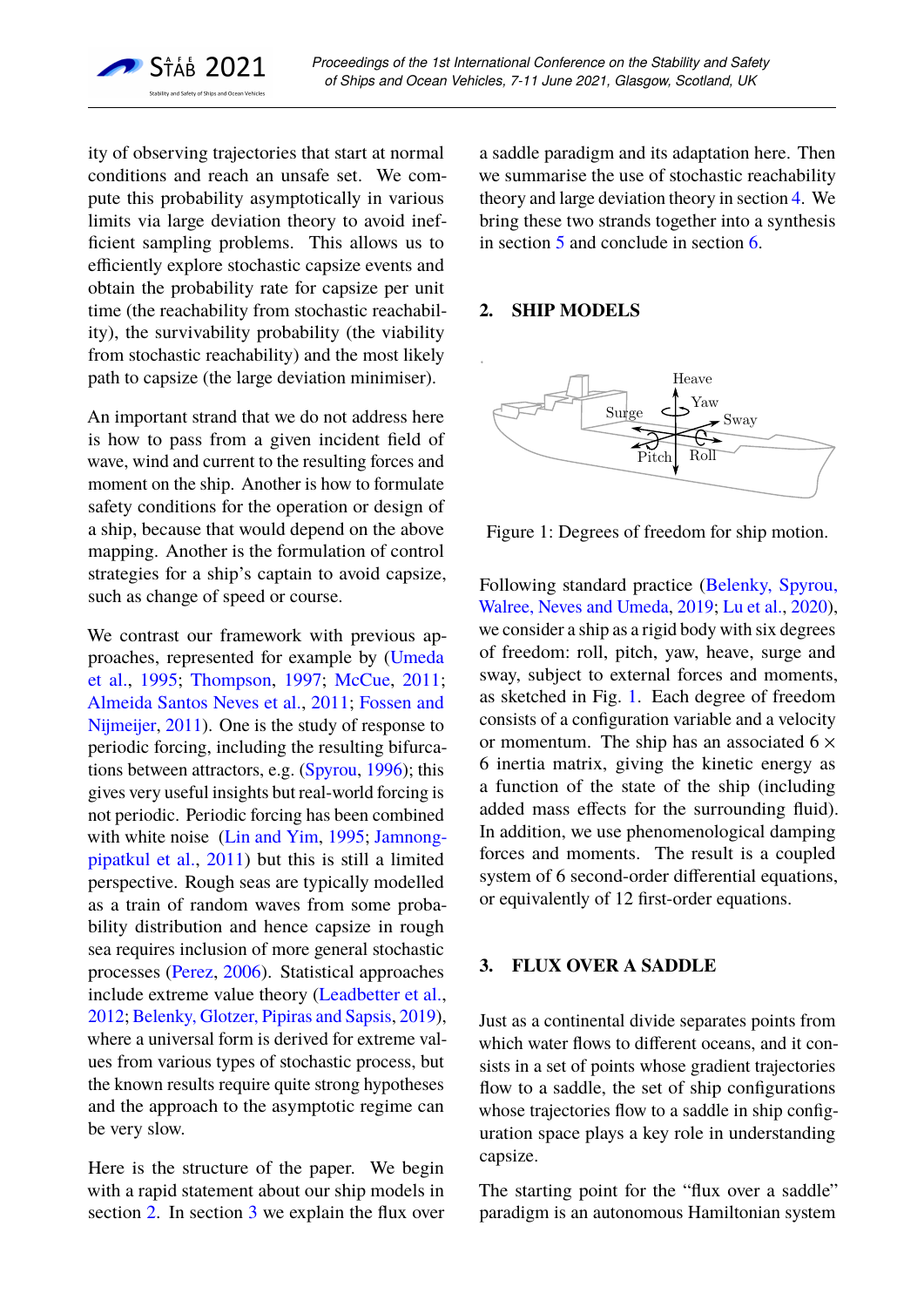

with a saddle point having just one downhill dimension for the energy function [\(Mackay,](#page-7-4) [1990\)](#page-7-4). The saddle then possesses a "centre manifold" of codimension-2 in the state space (*codimension-2* means it has 2 dimensions less than the total state space), representing the set of initial conditions whose trajectories remain close to the saddle. The centre manifold has a forwards contracting manifold *W*<sup>+</sup> of codimension-1 (commonly called its "stable manifold") representing states whose forward trajectories converge to trajectories on the centre manifold. It also has a backwards contracting manifold *W*<sup>−</sup> ("unstable manifold") representing states whose backwards trajectories converge to trajectories on the centre manifold. Further, the centre manifold can be spanned by a codimension-1 manifold called "dividing manifold", separated into two parts by the centre manifold (in the same way that the equator can be spanned by the surface of the earth, separated into two hemispheres). This manifold divides the state space into two parts, corresponding to the two sides of the saddle. To get from one side to the other, a trajectory has to cross it. The two parts correspond to the two directions of crossing. There is some arbitrariness in the choice of the dividing manifold, but it makes only a minor difference to when a trajectory is declared to have crossed. The manifold *W*<sup>+</sup> separates the region that will make the transition from the region that will not. Thus to find the region that will capsize one has to follow *W*<sup>+</sup> backwards in time. If it avoids a core around the upright state of the ship, then the ship can be considered safe from capsize. Use of the flux over a saddle picture in the ship capsize context was suggested by [\(Naik and Ross,](#page-7-17) [2017\)](#page-7-17).

Although originally developed in the context of Hamiltonian systems (for transition state theory of chemical reactions), the above picture persists for weak dissipation. Furthermore, it generalises from systems with a saddle to ones with what we call a "saddle manifold", being a "normally hyperbolic" submanifold of codimension-2 with one forwards and one backwards contracting dimension (*normally hyperbolic* means all tangential contraction in either direction of time is slower

than normal contraction in that direction of time). We believe this is the case for a large range of realistic parameters for the standard ship models introduced in section [2,](#page-2-0) with the saddle manifold being specified roughly as zero roll-velocity and a critical roll-angle as a function of all the other variables and their velocities (actually, two saddle manifolds, for port and starboard roll, and the interaction of their contracting manifolds is important). In particular, this allows for the incorporation of neutral directions like yaw, sway and surge. Lastly, the framework has a version for non-autonomous systems, as is needed for periodic or more general time-dependent forcing. To describe this, we extend the 12-dimensional state space by adding time as a 13th variable. Then, if the time-dependence is not too strong, the centre manifold of the saddle has a locally unique continuation as a normally hyperbolic manifold of dimension 11 in the extended state space, that we denote by  $\gamma$ . Its backwards and forwards contracting manifolds persist too, denoted by *W*<sup>±</sup> . The dividing manifold can be continued to a dividing manifold in the extended state-space. Hence capsize for a dissipative, non-autonomous system is described by passage over this generalised saddle. A 3D sketch of the situation is given in Figure [2.](#page-4-1)

We define the time *T* to capsize to be the time until the first intersection with the dividing manifold, with the convention that  $T = \infty$  if it is never reached. Thus from a probability distribution over initial states, we obtain a probability distribution for the time *T* to capsize. Its derivative is the probability rate for capsize at time *T*.

In addition to probability distribution over initial conditions, we are interested in taking probability distributions over the forcing functions. Then we want to compute features of the probability distribution of the time *T* to capsize, in particular what is its rate as a function of *T*, and what is the probability of eventual capsize? More broadly, what are the most likely routes to capsize? How do all these depend on the probability distributions for the forcing functions and initial conditions, and on the parameters of the ship model?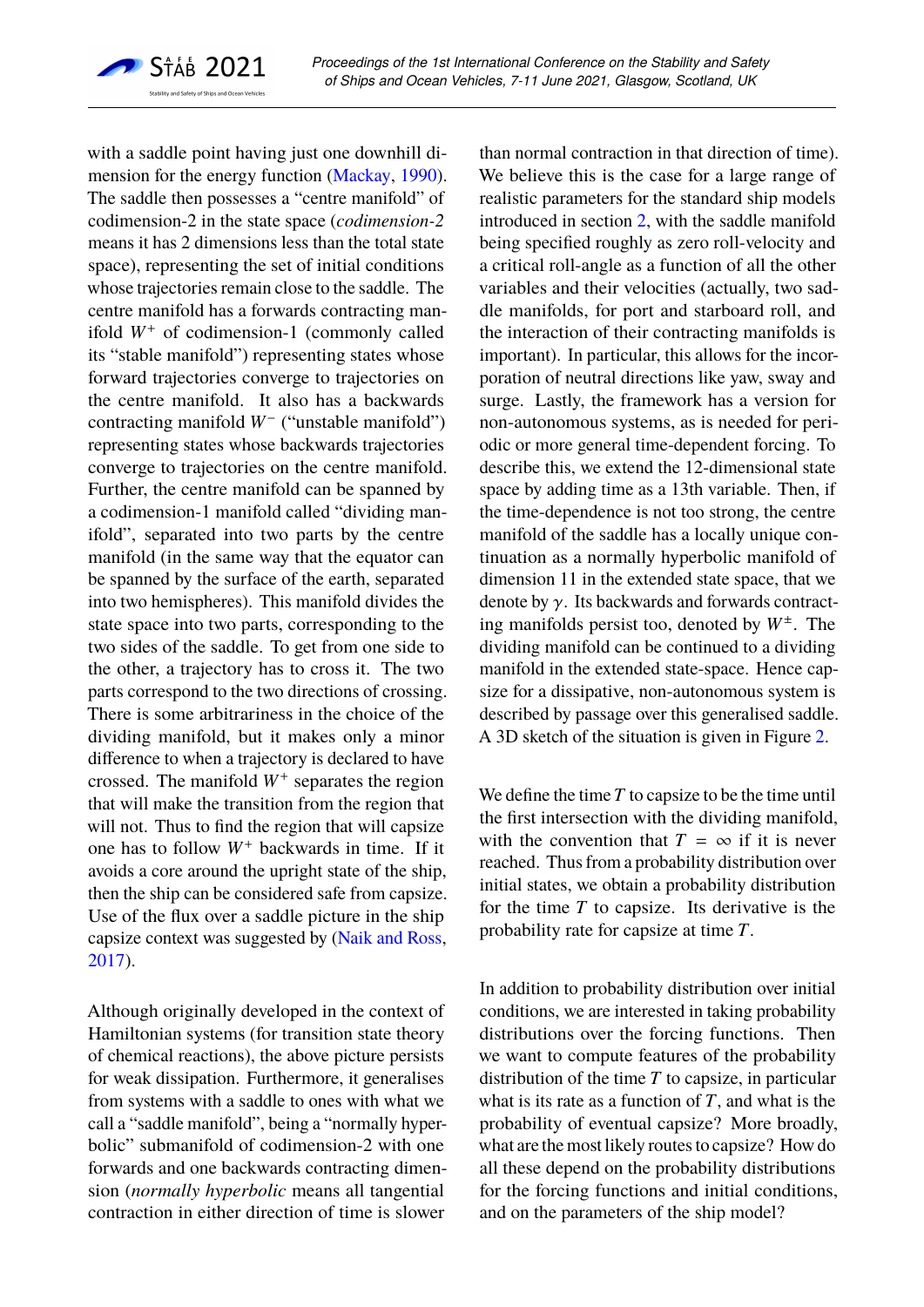



<span id="page-4-1"></span>Figure 2: Schematic of the geometry in extended state space: the curve  $\gamma$  represents a bundle of trajectories of dimension 11 that remain at the capsize threshold; deviations from it are denoted ∆*q* in position/attitude and  $\Delta v$  in velocity;  $\gamma$  has codimension-one forwards and backwards contracting submanifolds *W*<sup>±</sup> , dividing the space into four sectors, labelled *C* for capsize, *N* for near-capsize, *R* for righting, and *F* for failed righting.

## <span id="page-4-0"></span>**4. STOCHASTIC REACHABILITY AND LARGE DEVIATIONS**

A complementary approach to the above formalism is the perspective of *stochastic reachability* and *large deviations*.

Stochastic reachability is a technique used in engineering and computer science to deal with safety issues in a quantitative manner. The objective of stochastic reachability analysis is to evaluate the probabilities associated with dynamic optimization problems. This technique can be used for optimal control under uncertainty, for risk assessment of technical systems, and for safety verification. Formally, the system is modelled using a stochastic process (e.g., a Markov chain/process, Wiener process, Gaussian process, or diffusion process) and the unsafe region is modelled as a set in its phase space. Stochastic reachability aims to estimate the probability measure of the set of the trajectories that start in a given set of initial states and reach a target set (a possible unsafe set for the system) in a given time interval.

There is a close connection to the terminology of chemical reaction kinetics: a chemical reaction can be viewed a transition from one locally stable position in state space to another, driven by the system's stochasticity, for example thermal noise, and against its typical short-time behaviour (i.e. the typical time of a stable oscillation is short against the time-to-capsize). The picture is that of a random walk in an energy landscape, where a barrier must be overcome for a reaction to happen. Such transition events are generally very rare on the timescale intrinsic to the stochasticity, but waiting long enough one will eventually observe them. There is a body of literature concerned with transition events [\(Truhlar et al.,](#page-7-0) [1996\)](#page-7-0), their dynamics [\(Vanden-Eijnden,](#page-7-2) [2006\)](#page-7-2) and likelihood [\(Freidlin and Wentzell,](#page-7-18) [2012\)](#page-7-18). The ultimate question is, of course, an estimate of the probability of observing a transition, or equivalently, the *transition rate*.

In the situation of ship capsize, a ship in its upright position can similarly be considered only locally stable: while a large enough perturbation will topple it into a capsize, there generally is a generous region in its 12 dimensional state space where restoring mechanisms, such as its righting moments, keep it afloat most of the time. A *transition trajectory* or *reactive trajectory* for ship capsize, thus, describes the movement of a ship in time that, starting in an upright position, will eventually hit an unsafe region and subsequently capsize, due to a rare influence of its stochastic components, and generally against its restoring forces. In this sense, ship capsize can be seen as a first hitting problem, or *stochastic reachability problem*. Analytical characterizations of the stochastic reachability use equations that link the hitting distribution of the unsafe set with the occupation measure of the safe basin. This is based on the operator methods and Dynkin formula associated to Markov processes. Martingale characterization can be also derived from this equation.

In general, the fact that reactive trajectories are rare outliers in a usually mechanically stable system renders their observation by experiment or numerical sampling quite hard. Crucially,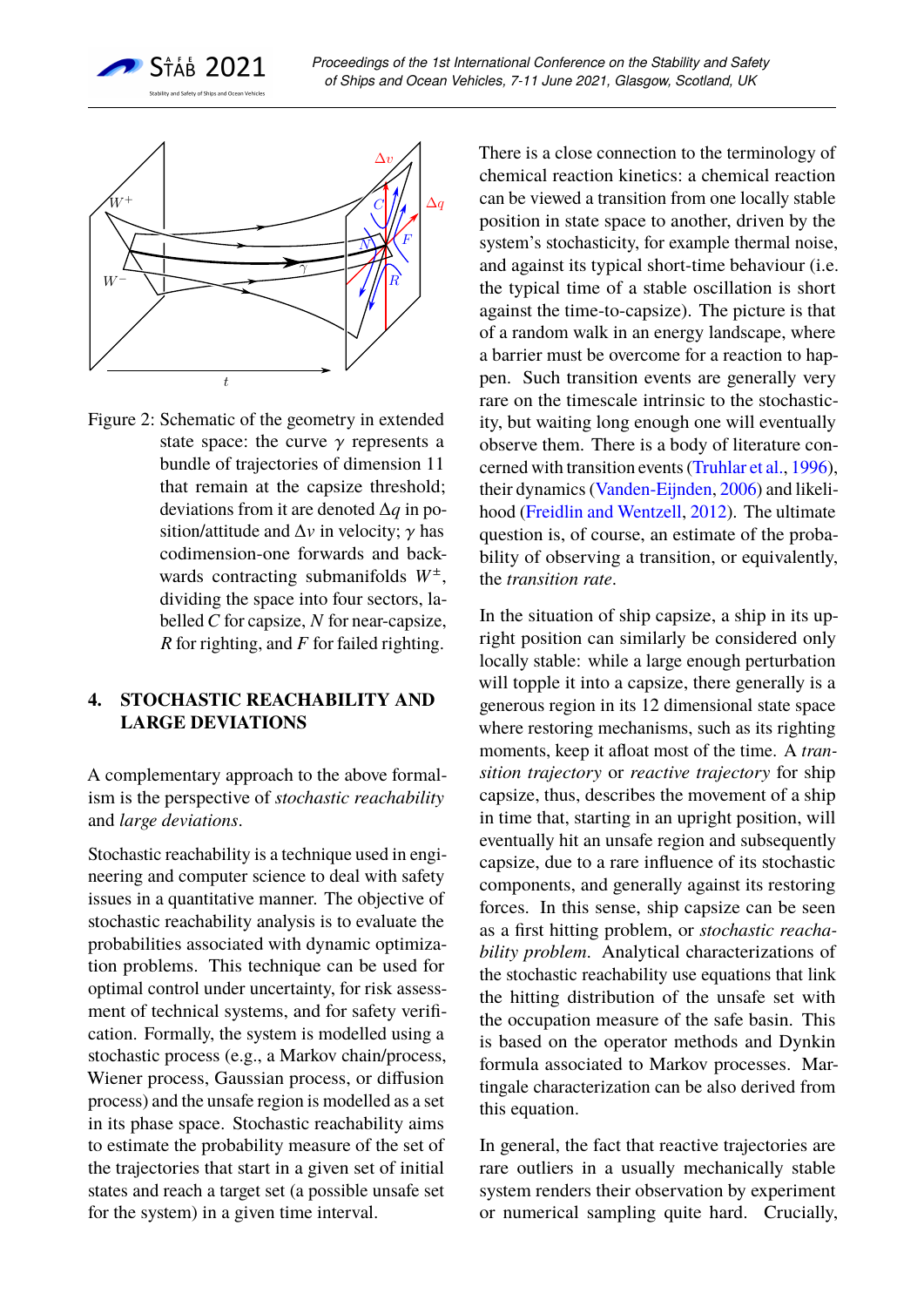

though, their rareness often paradoxically makes them predictable, which is the core idea behind large deviation theory for sample paths. In this paper, we propose a large deviation methodology to deal with stochastic reachability to provide asymptotic estimates for the probabilities of rare events [\(Freidlin and Wentzell,](#page-7-18) [2012\)](#page-7-18).

To make the above idea more concrete, we consider the motion of the ship  $x(t) \in \mathbb{R}^{12}$  as introduced in section [2](#page-2-0) to be a continuous-time Markov process with stationary distribution  $\rho(x)$ . Denote by *A* a neighbourhood of the upright ship state, and by *B* the unsafe region ultimately leading to capsize, for example as specified in section [3.](#page-2-1) We can define by  $q_+(x)$  the *forward committor*, i.e. the probability density over state space that we will visit *B* (capsize) before *A* (righting), or in other words the probability that we have committed to a capsizing event when being located at *x*. Similarly, the *backwards committor* is the probability density that the process at *x* originates from *A* rather than *B*. Given these, the density of reactive trajectories is immediately available as  $\rho_R = q_+ \rho q_$ , as can be intuited by reading the formula as the combined probability of coming from *A*, being at *x*, and going to *B*. From committor functions and the density of reactive trajectories,

one can finally deduce quantities such as the probability flux *jAB* towards capsize, and the capsize rate *kAB*, with specific formulae depending on the nature of the process.

The above quantities are generally not accessible for any system of interest as they necessitate the solution of Dirichlet boundary value problems (similar to the Fokker-Planck equation) in high dimensions. Fortunately, this becomes drastically better in the presence of a *large deviation principle* (LDP). Intuitively speaking, one obtains the probability of observing an outcome by integrating (or summing) over all possible ways this outcome can occur, weighted by its respective probability. The same is true for reactive trajectories by defining an appropriate path measure. In the presence of an LDP, this integral can be replaced in an appropriate limit (such as thermodynamic limit, low temperature limit, or small noise limit) by the value of the integrand at the most likely path realizing the outcome. In essence, the integral is computed by a Laplace method, exchanging a costly transition sampling problem with an optimisation problem. Knowledge of the large deviation optimal path allows the computation of transition rates in the large deviation limit, and the optimal path can be computed quite



<span id="page-5-0"></span>Figure 3: Toy model of a ship capsize as 2-dimensional stochastic system for the roll angle *q* and corresponding angular velocity v. Trajectories from upright (green) to capsized (red) correspond to transition paths out of the stable basin. The deterministic dynamics are shown as vector field, the density of reactive trajectories as shading, and the large deviation minimiser as white line.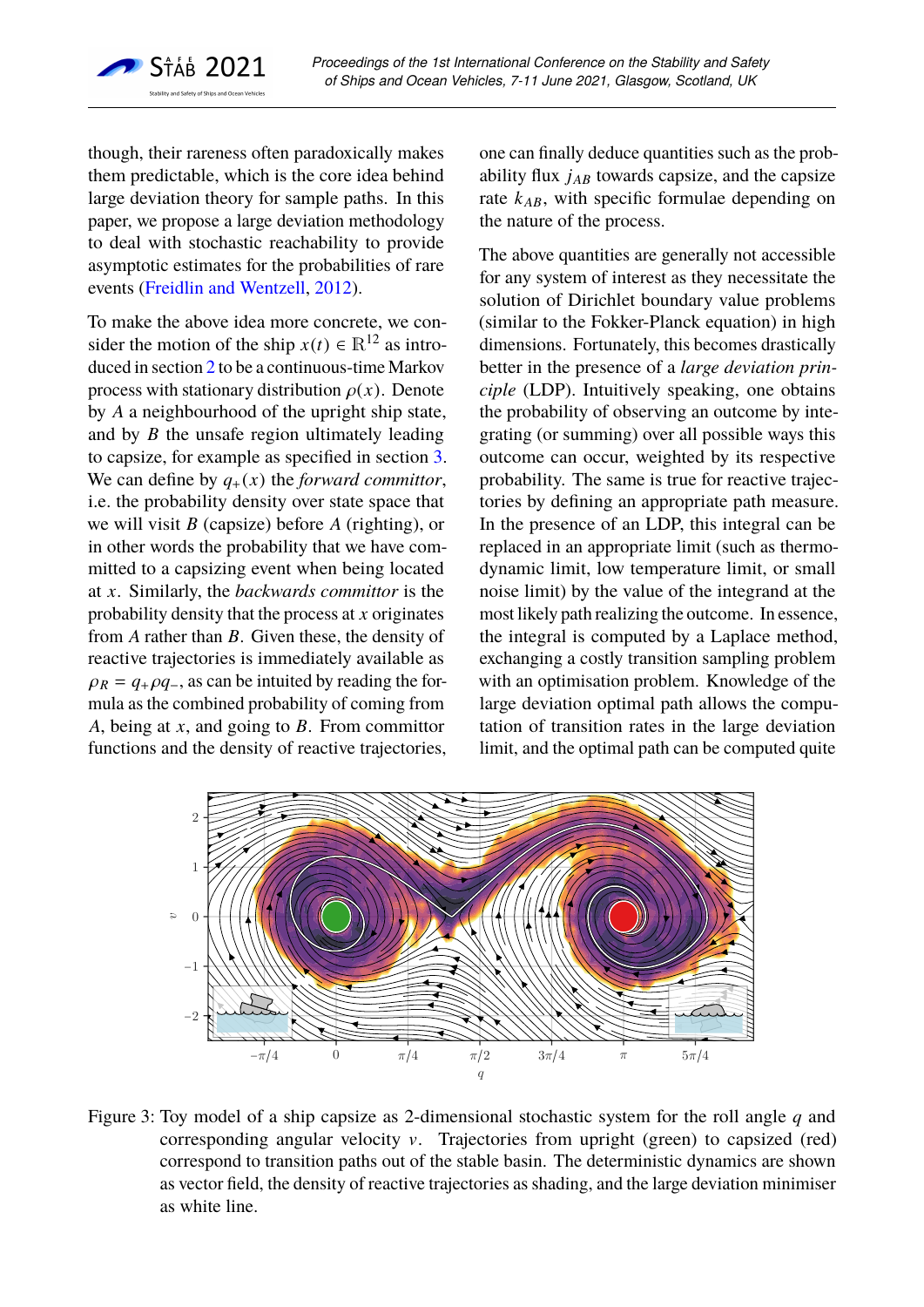

efficiently by numerical means even for rather complex systems [\(Grafke and Vanden-Eijnden,](#page-7-19) [2019\)](#page-7-19).

This is exemplified in figure [3.](#page-5-0) Here, we consider a toy model for ship capsize for the roll angle and its velocity,  $(q, v) \in \mathbb{R}^2$ , under Gaussian<br>forcing. We want to consider only trajectories forcing. We want to consider only trajectories leading to capsize, i.e. starting upright (green set) and ending capsized (red set). While the direction of the righting moment in phase space is depicted as streamlines, the density of reactive trajectories is shown as shading, and the large deviation minimizing trajectory is highlighted in white. It is clear from the picture that the capsize trajectories concentrate around the optimal path predicted by large deviation theory.

# <span id="page-6-2"></span>**5. INTERCONNECTIONS**

The two strands are closely related. They both represent the uncertainties in forcing by probability distributions. They formulate capsize as transition across some distinguished set, random (but highly correlated with the forcing function) in the first approach, and fixed or not needing to be specified precisely in the second. They both aim to produce estimates or bounds on the capsize rate, particularly in the regime where it is expected to be rare.

The two descriptions overlap if the forcing functions are assumed to be the result of filtering a white noise, as is often assumed in the literature [\(Chai et al.,](#page-7-20) [2015\)](#page-7-20). This means there is a filter state  $z \in \mathbb{R}^k$ , some  $k \in \mathbb{N}$ , satisfying in the simplest case  $\dot{z} = Az + \varepsilon \xi$ , where *A* is an asymptotically stable matrix,  $\xi$  is a multidimensional white noise (say stationary Gaussian) with autocorrelation  $\langle \xi(t) \xi(s)^T \rangle = C\delta(t-s)$  for some positive semi-definite matrix *C* and a small papositive semi-definite matrix *C* and a small parameter  $\varepsilon$ . Then the ship dynamics can be taken to be of the form  $\dot{x} = G(x, z)$ , where *x* represents the 12 dimensions of the ship state-space. The probability distribution on the functions *z* is easy to handle (linear stochastic process), so one could hope to obtain probabilistic results for the flux over a saddle approach. Considered as a system

on  $(x, z)$  the model also fits in the Markovian context of the second approach. Thus the two can be directly compared.

Our hope is that further understanding will allow development of large deviation theory to more general probability distributions over forcing functions, thereby escaping the Markovian restriction of the second approach.

# <span id="page-6-3"></span>**6. CONCLUSION**

We have presented a new stochastic framework for studying ship capsize. It has two parallel strands, both based on transition state theory, one starting from a deterministic view, the other from a Markovian view. For filtered white noise models of forcing, the two approaches can in principle be carried to conclusion. A synthesis is required to treat more general probability distributions for forcing functions. Extensions are required to pass from probability distributions for sea states to those for forcing functions. Once established, this framework could be used as a building-block for the formulation of safety criteria, optimizing vessel design, and control strategies for the captain to avoid capsize.

## **REFERENCES**

<span id="page-6-0"></span>Almeida Santos Neves, M., Belenky, V. L., de Kat, J. O., Spyrou, K. and Umeda, N. (eds), 2011. *Contemporary Ideas on Ship Stability and Capsizing in Waves*, Vol. 97 of *Fluid Mechanics and Its Applications*, Springer Netherlands, Dordrecht.

<span id="page-6-1"></span>Belenky, V., Glotzer, D., Pipiras, V. and Sapsis, T. P., 2019. Distribution tail structure and extreme value analysis of constrained piecewise linear oscillators, *Probabilistic Engineering Mechanics* **57**(01): 1–13.

<span id="page-6-4"></span>Belenky, V. L., Spyrou, K. J., Walree, F. v., Neves, M. A. S. and Umeda, N., 2019. *Contemporary Ideas on Ship Stability: Risk of Capsizing*, Springer.